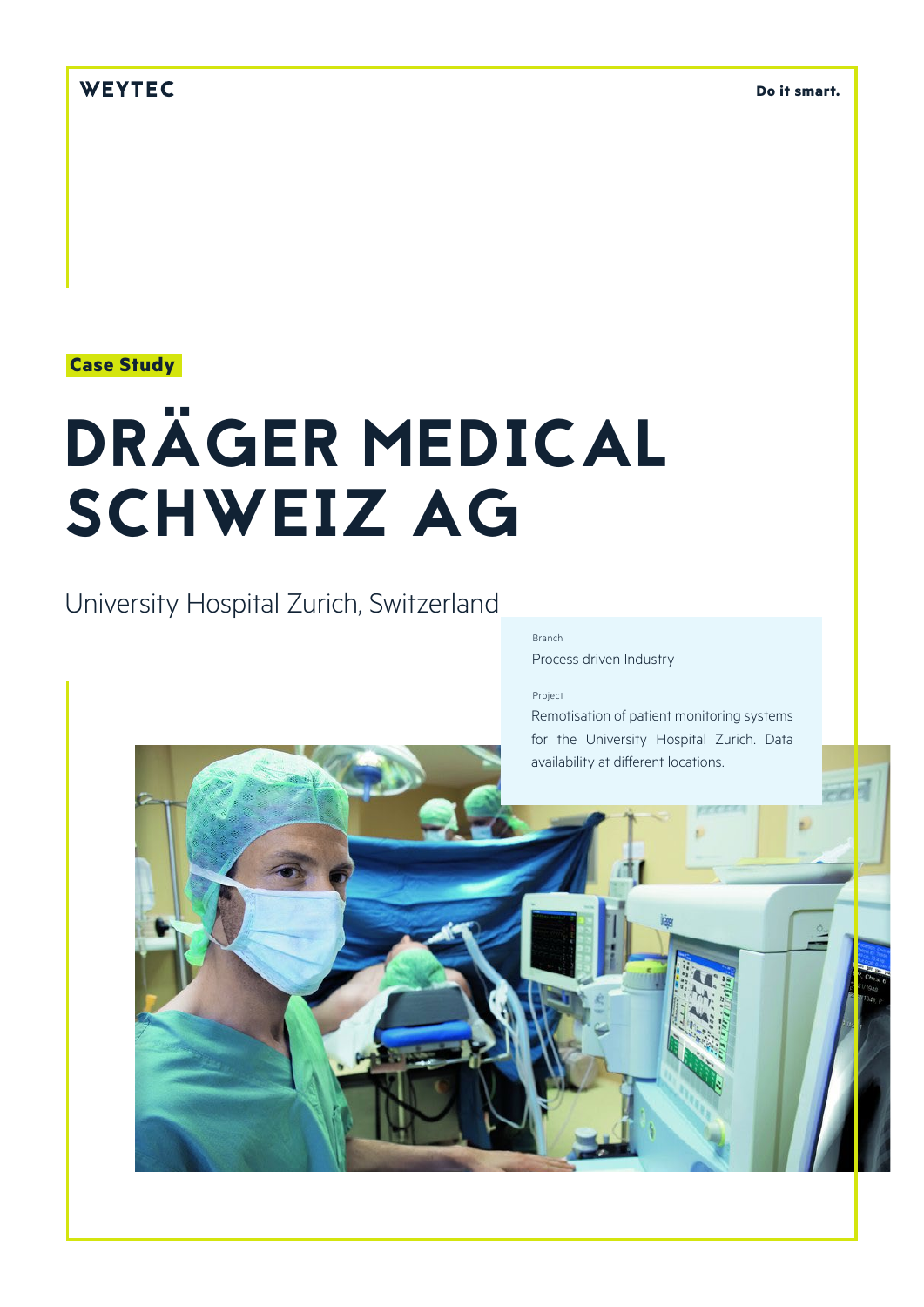#### **Client**

Dräger is an internationally leading company in the area of medical technology. Founded in Lübeck, Germany in 1889, it has grown into a global, publicly-traded corporation with a staff of 110,000 employees in 190 countries. Dräger develops, produces and distributes medical technology for acute medicine, from emergency to perioperative, intensive and perinatal care. The University Hospital Zurich has deployed Dräger monitoring solutions since 2006.

With 850 beds and a staff of 6400, **University Hospital Zurich** is one of the largest medical facilities in Switzerland and most important teaching hospitals in Europe. With 42 departments and institutes, the hospital is renowned for achievements in health care, research and teaching, as well as patient care. University Hospital Zurich has a longstanding reputation as an innovator and its ground-breaking research and findings have significantly contributed to the advancement of modern medicine

#### **Challenge**

Compromise is not an option in the intensive care environment. Health care professionals need to have a crystal clear view of patient data at all times. Saving lives and improving patient care necessitate providing doctors and nurses with brilliant images and real-time data on patient status around the clock.



Data availability ... ... at any desired location

The first challenge was to extend the reach of the patient monitoring system beyond the nurses' station and distribute bedside data into multiple viewing areas throughout the intensive care unit (ICU). Secondly, typical anesthesiologist patient data such as heart rate and blood pressure needed to be made available to the operating surgeon during the surgical procedures.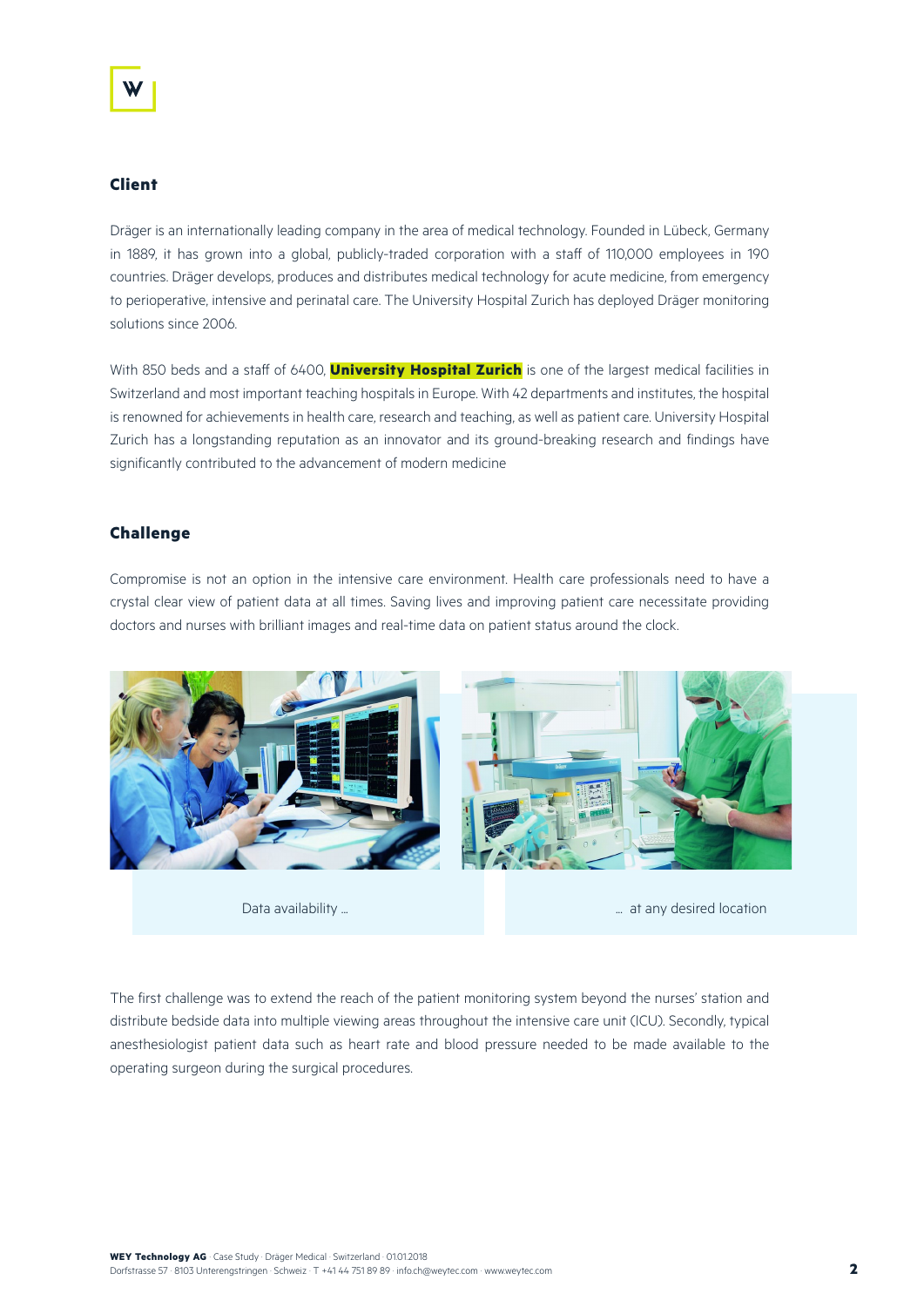#### **Solution**

WEYTEC deployed the WS Remote Security Solution to distribute real-time patient data to alternative viewing theatres within the intensive care unit and the operating rooms of the University Hospital in Zurich.

All the ICU patients' vital signs are collected centrally and displayed on two monitors at the nurses' station, and then distributed to a variety of ICU locations, wherever the data needs to be monitored.

In the operating theatres, vital patient data is provided not only to the anesthesiologists but also to the operating surgeons.

#### **Benefits**

WEYTEC Solutions meet the particularly high requirements of hospitals and clinics when hygiene, reliability, security and the quality of the screen display are of utmost importance.

The WS Remote Security solution delivers very high picture quality for patient monitoring systems. And the WS Security is easy to install, as it uses standard network infrastructure cable. As this is usually available throughout hospitals, it is not necessary to pull video cables into intensive care units and operating theaters.



Increased security through data proximity

### **Facts & Figures**

Used system:

• WEYTEC WS Remote Security